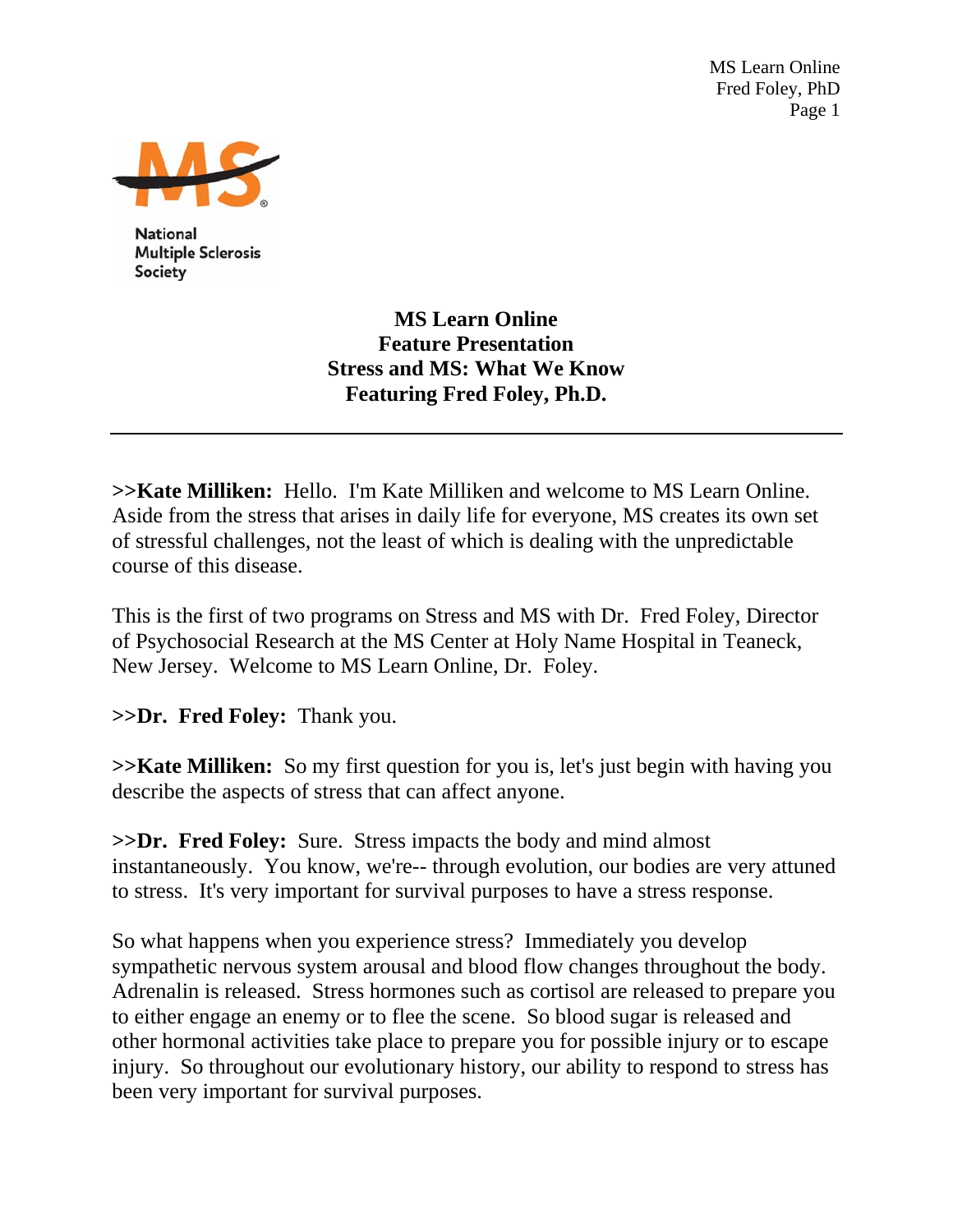**>>Kate Milliken:** There's been some research or some discussion about the whole idea of multiple sclerosis and stress. Can you talk about what's been going on, kind of putting those two things together to see if there's some sort of correlation?

**>>Dr. Fred Foley:** There have been many studies that have been done on looking at the impact of stress on multiple sclerosis to see, does it affect MS? Does it worsen MS? Does it change the course of the illness in any way?

Unfortunately, to put it in a nutshell, none of those studies are definitive at this point. So, although if you ask most people with MS, does stress impact my disease, most will say yes. They feel their symptoms more, very frequently. But that doesn't necessarily correlate with any changes in the underlying disease.

So, there have been many, many studies done on stress in course of disease and stress and exacerbations and many of them have found correlations between a stressful life event and, you know, the risk of exacerbation during the following six-month period. So, is that definite cause and effect? Well, the problem with these studies is that they're small scale and that stress is defined differently in them and people's reactions to stress are also different and that can cloud the interpretability of the data.

**>>Kate Milliken:** One of the things you mentioned at the beginning is cortisol. Can you talk about what that-- how that affects people with MS, specifically?

**>>Dr. Fred Foley:** Well, that's actually a very good research question. I can talk about it in general terms. In terms of its impact on people with MS, well, we're not so sure, scientifically, as of yet.

But cortisol is a stress hormone that is released from the adrenal gland during periods of enhanced stress. And there's a circuit in the central nervous system that talks to the adrenal gland, the hypothalamic pituitary adrenal cortical circuit it's called.

And the-- during moments of stress, the hypothalamus becomes stimulated, which sends a signal to the pituitary gland, signaling that to release corticotrophinreleasing hormone, which will then impact the adrenal gland, having it release cortisol, which is a-- the body's natural steroid to kind of-- which is released during periods of stress.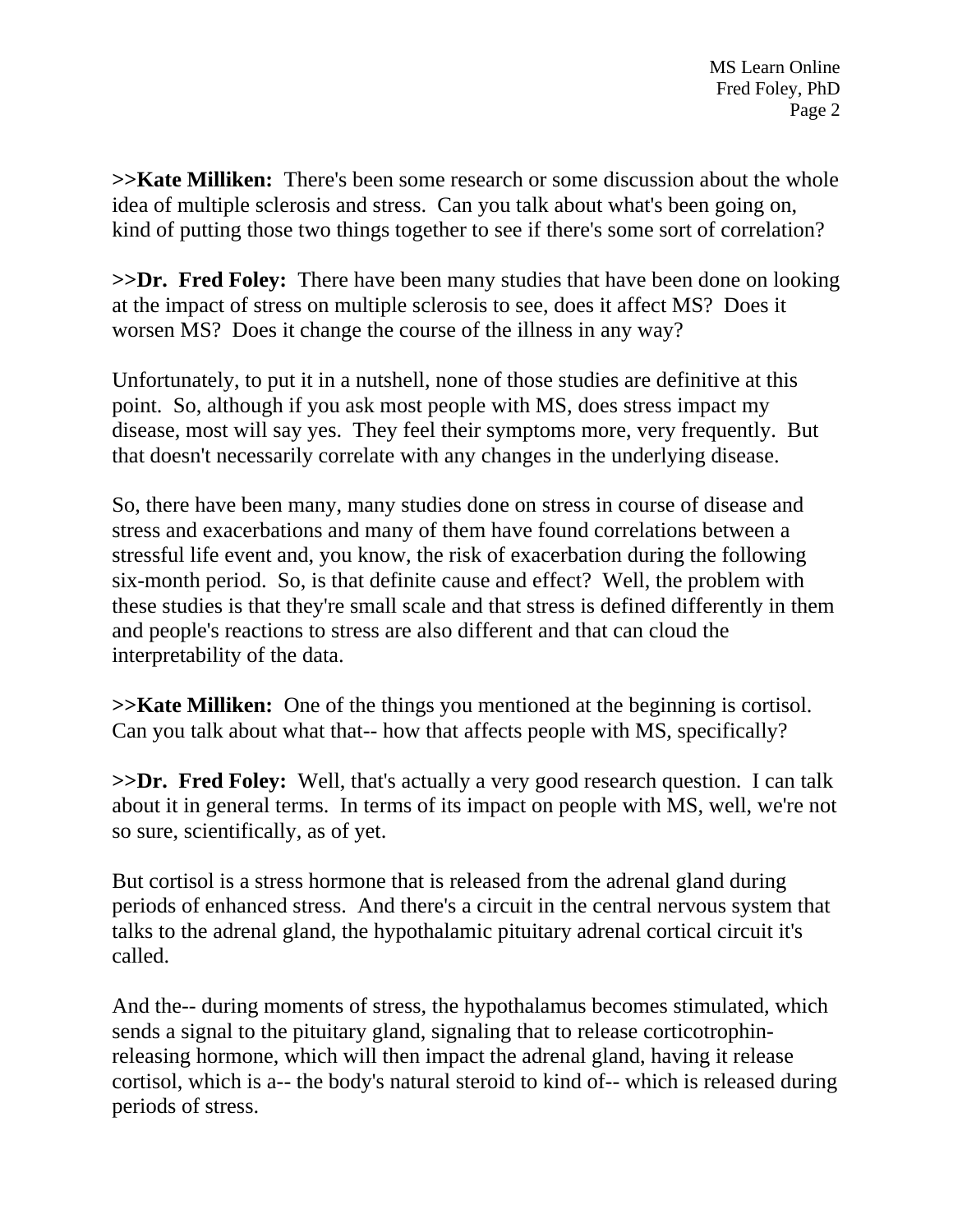So this is a natural part of the stress response and what we hypothesize is that in chronic stress the signaling in the HPA axis becomes impaired, that the hypothalamus becomes less responsive to feedback, to the cortisol that is in the brain and in the body, because the body was really only evolutionary conceived and developed to respond to short periods of stress where you have a very heightened arousal for a temporary period of time and the body prepares itself to deal with that and then the stress goes away.

But that's not frequently what happens in modern life. And that's not frequently what happens with a person with MS, where they could have chronic daily stressors or chronic worries or concerns and if they have an elevated sympathetic response, well, there is some evidence that that HPA axis and the cortisol release can become chronic in nature. And the regulation of the stress response in the body can become disregulated.

**>>Kate Milliken:** There's a study being conducted right now that's examining stress and the effect on lesions. Is there anything you can tell us about that?

**>>Dr. Fred Foley:** There have been many studies that have been done looking at stress and other physiological markers associated with MS, some markers in the peripheral blood, looking at interferon-gamma, you know, production from stimulated lymphocytes, for example.

Interferon-gamma is a lymphokine. It's a product that is released from T-cells that activates the immune system. And we know that that is not a good thing in MS to have interferon-gamma, because it helps precipitate T-cell-mediated immune response and in the case of MS, that response can then target myelin or myelin products in the central nervous system.

So there have been some studies that have looked at markers of interferon-gamma production in stress and depression, as well, and found that, for example, when depression is heightened there is heightened interferon-gamma production in vitro in T-cells and that when depression is lowered, either through psychotherapy or antidepressant therapy that-- or just naturally that that interferon-gamma production decreases.

**>>Kate Milliken:** From your own personal experience, it's very hard to-- again, as someone with MS, I think it's hard when someone says, look, if you just scale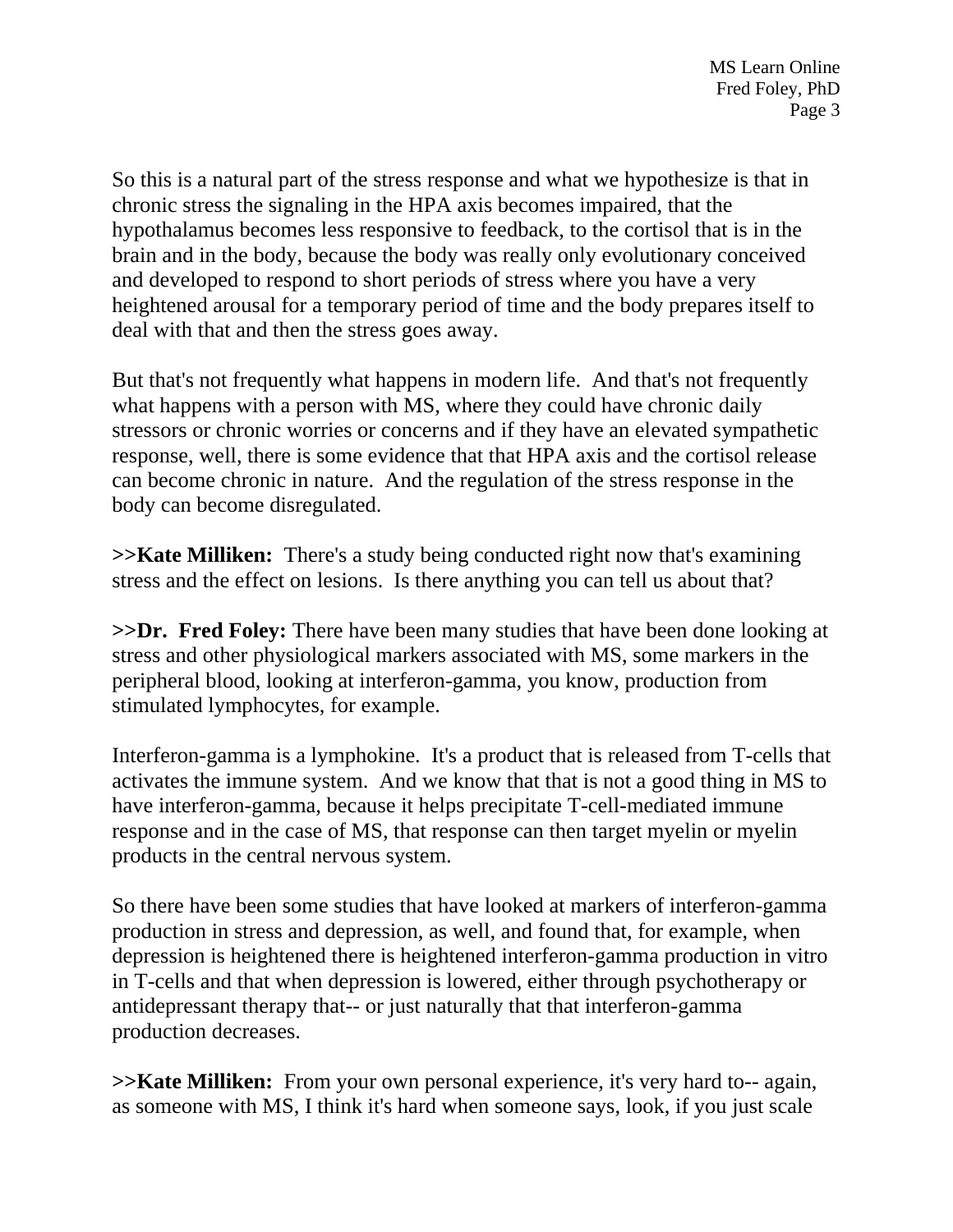back everything, things will get better. From your personal experience with patients that you've seen and worked with, how much have you seen the progression of MS change as a result of making choices that are different regarding stress?

**>>Dr. Fred Foley:** Well, that's an impossible question to answer scientifically, so-- because there- although there have been many, many studies on stress and MS exacerbations or stress and markers of T-cell activation or now that at UCSF stress and probably gadolinium-enhanced T2 lesions in the brain and the central nervous system.

These studies to date have been-- have low numbers of participants in them. The way stress is measured is different in most of these studies. Also, it's important to assess not just stressors, per se, but the person's response to the stress, which can be highly variable depending on their coping approaches. So all of these things complicate the relationship, the knowledge between what we know about stress and how it can impact persons with MS.

Years ago we did a study with mice because in mice we can examine, you know, directly the effects of stress on the nervous system. And there are animal models of MS in mice and we used one of these animal models and found that giving them stress at the time of inducing them with the antigen that would associated with giving them the MS-like illness actually reduced, you know, the onset of the MSlike illness in these mice and reduced the severity of it over the course of their lives. However, when we induced stress in the mice later on in the disease, after the disease was well developed, it seemed to worsen the disease.

So the relationship between stress -- and, again, these were just mice and mice are not human beings and the disease in mice is MS-like, but it is not MS and it's different immunologically in certain key ways. So we can use these animal models to try to develop proxies for understanding what happens in people and what we've learned so far is it's very complicated.

And I know there is the widespread belief that stress is associated with disease worsening. We've published some of those studies ourselves, but from a scientific perspective, we're still in our infancy on making all those connections and looking at the causal threads and the mediating and moderating factors that could potentially influence the relationship between stress and disease worsening.